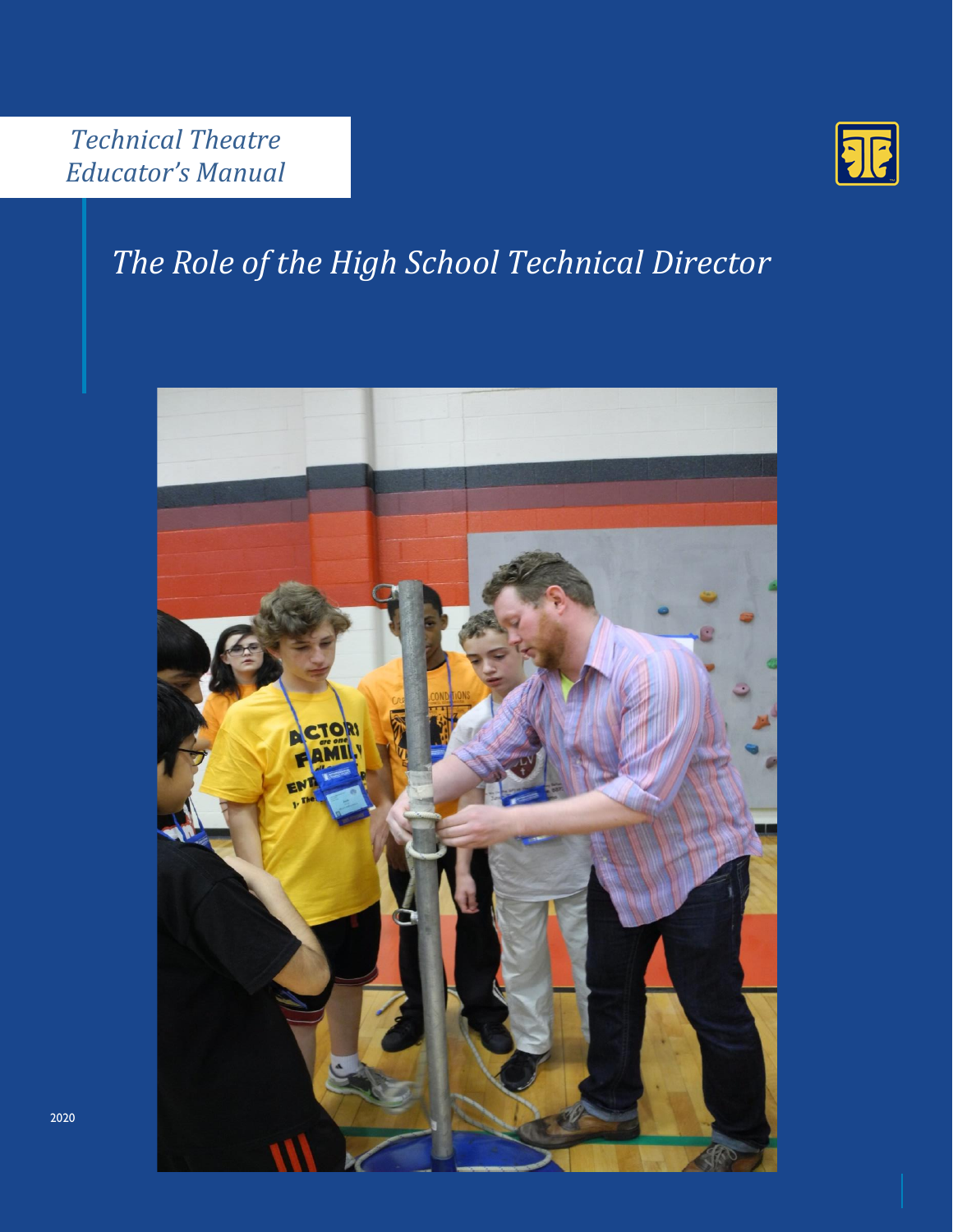As a high school technical theatre teacher or technical director, you are first and foremost an educator; much of your time and energy is focused on guiding the technical side of the creative process while growing young artists. However, you are also called upon to be a skilled technician with a broad scope of knowledge. Your duties are likely varied ones. In addition to teaching you may find yourself acting as a designer, managing a shop and running construction crews. Frequently you may be called upon to act as facility caretaker or event manager. The *Technical Theatre Educator's Manual* hopes to offer a resource to support you in the many roles you take on as a part of being a technical theatre educator.

Whether there is a modest platform temporarily erected in the corner of a multi-purpose space or a thousand seat Performing Arts Center outfitted with state-of-the-art equipment, being the technical director of a school theater comes with tremendous responsibility and unlimited opportunities. We're tasked with educating our students, but unlike most other subjects, our charge includes public performances with dozens of students presenting their skills for a live audience of parents, friends, and community members.

Like the other teachers and staff in our schools, our goal is the same: to educate our students and keep them safe in the process. But unlike our colleagues, we're tasked with being experts in numerous areas and balancing our personal ongoing education with what we provide to our students. A theater can be a dangerous place when the tools and other equipment are not used properly. In addition to building the sets, we are often responsible for the lighting, sound, video, props, costumes, wigs, makeup, and overall maintenance of the space. How can one person manage all of these roles? Here are a few tips.

## **Helpful Tips**

#### **Reach out for Help**

It would be impossible to capture all of the hats you wear in one place; instead, this manual is designed to offer enough of the basic information needed for those new to the job, while providing resources to point the more experienced in the right direction to find the details they are seeking. The manual models the first and most important tip- reach out for help.

#### **Tap Vendor Expertise**

Establish good relationships with your vendors. The companies that sell you materials and equipment want you to be successful. Their employees see many facilities and spaces and they bring product expertise. Chances are, if you are experiencing a problem, they've seen it before.

#### **Involve your students**

Train your students well and they will be a source of help in running productions and a legacy of knowledge to help other students. Students can be trained throughout the year to take on the following roles:

- stage manager
- assistance designers
- light and sound board operators
- crew heads
- build crew